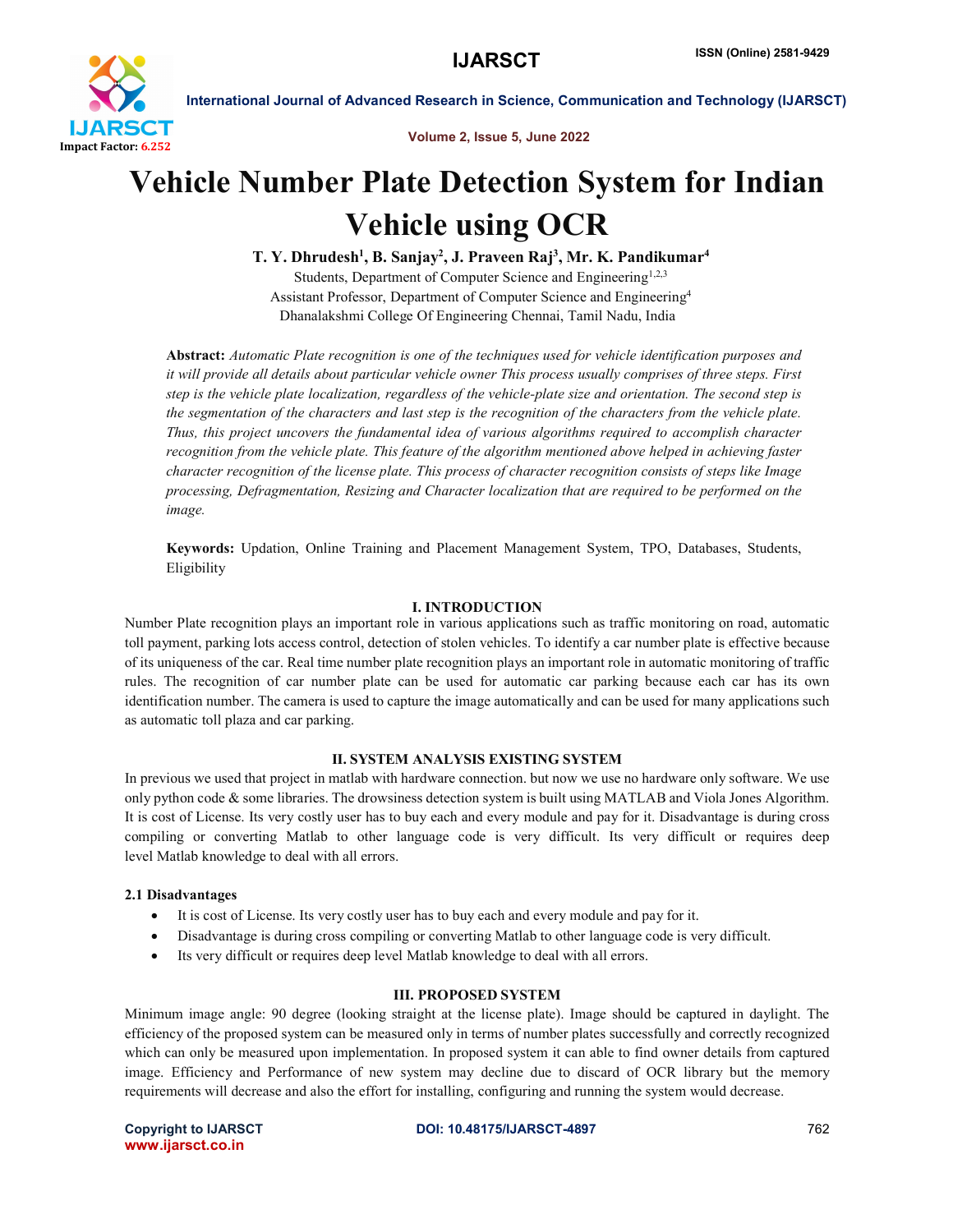

### Volume 2, Issue 5, June 2022

# 3.1 Advantages

# A. Higher Productivity

OCR software helps businesses to achieve higher productivity by facilitating quicker data retrieval when required.

# B. Cost Reduction

Opting for OCR will help businesses on cutting down on hiring professionals to carry out data extraction, which is one of the most important benefits of OCR data entry methods.

# C. High Accuracy

One of the major challenges of data entry is inaccuracy. Automated data entry tools such as OCR data entry result in reduced errors and inaccuracies, resulting in efficient data entry.



# IV. SYSTEM ARCHITECTURE

# 4.1 Modules Description

# A. Data Pre-Processing

The entries are present in the dataset. The null values are removed using  $df = df \cdot dr$  where df is the data frame. The categorical attributes (Date, High, Low, Close, Adj value) are converted into numeric using Label Encoder. The date attribute is splitted into new attributes like total which can be used as feature for the model.

# B. Data Cleaning

The data can have many irrelevant and missing parts. To handle this part, data cleaning is done. It involves handling of missing data, noisy data etc.

# C. Data Transformation

This step is taken in order to transform the data in appropriate forms suitable for mining process.

# D. Data Reduction

Since data mining is a technique that is used to handle huge amount of data. While working with huge volume of data, analysis became harder in such cases.In order to get rid of this, we uses data reduction technique. It aims to increase the storage efficiency and reduce data storage and analysis costs.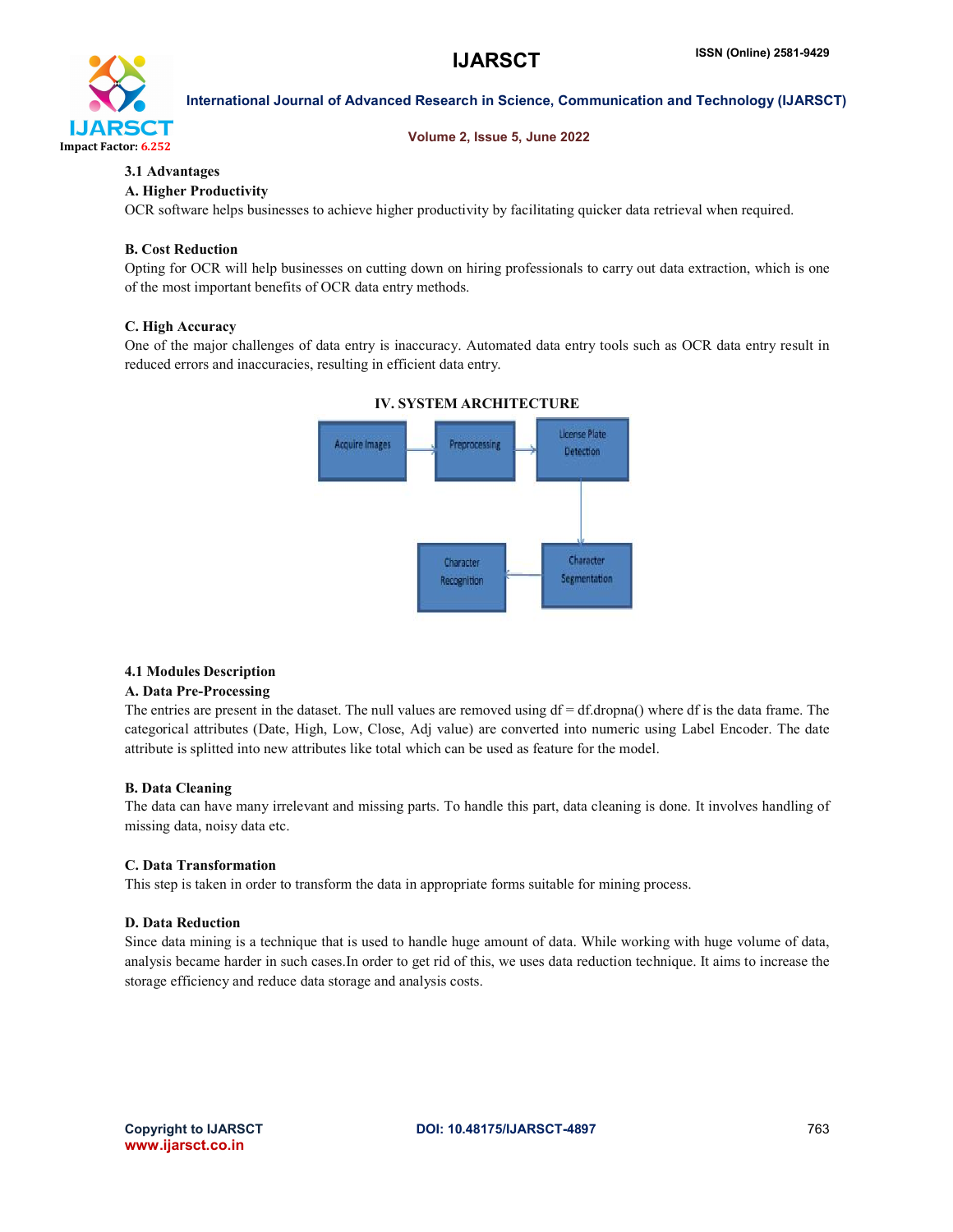

| ---<br>or 6.252     | Volume 2, Issue 5, June 2022                                                                                                                                                                                                                                                                                                                                                                                                                                                                                                                                                  |                                                                                                               |
|---------------------|-------------------------------------------------------------------------------------------------------------------------------------------------------------------------------------------------------------------------------------------------------------------------------------------------------------------------------------------------------------------------------------------------------------------------------------------------------------------------------------------------------------------------------------------------------------------------------|---------------------------------------------------------------------------------------------------------------|
| V. OUTPUT RESULTS   |                                                                                                                                                                                                                                                                                                                                                                                                                                                                                                                                                                               |                                                                                                               |
| <b>Home Page</b>    |                                                                                                                                                                                                                                                                                                                                                                                                                                                                                                                                                                               |                                                                                                               |
|                     | @ Repittation<br>$\mathbf{x} = \mathbf{0} \quad \text{where} \quad \mathbf{x} = \mathbf{0} + \mathbf{1}$                                                                                                                                                                                                                                                                                                                                                                                                                                                                      | $\begin{array}{ccccccccc} \vee & - & 0 & \times \end{array}$                                                  |
|                     | $\begin{array}{rcl} \Leftarrow & \Rightarrow & \text{\textcircled{C}} & \text{\textcircled{O}} & 127.0415000 \text{isdij-ucleon} \end{array}$<br>[1] Apps PH Small @ YouTube @ Maps & Demnet   Cagine Coll   Reply/Statu-Col. . D Body-Language-De. @ Wile Wind Search. . O Demia- Clairlette  . O Demphibine                                                                                                                                                                                                                                                                 |                                                                                                               |
|                     | <b>Add Vechicle</b>                                                                                                                                                                                                                                                                                                                                                                                                                                                                                                                                                           |                                                                                                               |
|                     | Username                                                                                                                                                                                                                                                                                                                                                                                                                                                                                                                                                                      |                                                                                                               |
|                     | Password<br>Enter your phone numbe                                                                                                                                                                                                                                                                                                                                                                                                                                                                                                                                            |                                                                                                               |
|                     | Two Wheeler                                                                                                                                                                                                                                                                                                                                                                                                                                                                                                                                                                   |                                                                                                               |
|                     | Vehicle Number                                                                                                                                                                                                                                                                                                                                                                                                                                                                                                                                                                |                                                                                                               |
|                     | Color<br>Engine Number                                                                                                                                                                                                                                                                                                                                                                                                                                                                                                                                                        |                                                                                                               |
|                     | Chassis Number                                                                                                                                                                                                                                                                                                                                                                                                                                                                                                                                                                |                                                                                                               |
|                     | $\Box$ $\Box$ Type here to search<br>O H C H G W D 4 B A                                                                                                                                                                                                                                                                                                                                                                                                                                                                                                                      | $\frac{1}{2}$ 30°C $\land$ $\frac{1}{2}$ $\bigotimes$ $\bigotimes$ $\bigotimes$ EWG $\bigotimes$ $\bigotimes$ |
| Output              |                                                                                                                                                                                                                                                                                                                                                                                                                                                                                                                                                                               |                                                                                                               |
|                     | $0.17441500\text{pack}$<br>$\mathbf{x} \parallel \mathbf{+}$<br>$\mathbf{F} \ \rightarrow \ \mathbf{C} \quad \  \  \mathbf{0} \ \ \text{ 127.0.1} \text{ 15000} \text{part}$                                                                                                                                                                                                                                                                                                                                                                                                  | $\begin{array}{cccc} \vee & = & \mathbf{0} & \times \end{array}$                                              |
|                     | [[] Apps: PH Small @ YouTube: @ Maps: & Demnet(Kager @ Enquiry Statu-Col., @ Boot-Lerguage-De., @ Wale Wind Center, @ Dem Collector, @ Demptitionspure,                                                                                                                                                                                                                                                                                                                                                                                                                       |                                                                                                               |
|                     | Time Taken = $0:02:10$                                                                                                                                                                                                                                                                                                                                                                                                                                                                                                                                                        |                                                                                                               |
|                     |                                                                                                                                                                                                                                                                                                                                                                                                                                                                                                                                                                               |                                                                                                               |
|                     |                                                                                                                                                                                                                                                                                                                                                                                                                                                                                                                                                                               |                                                                                                               |
|                     |                                                                                                                                                                                                                                                                                                                                                                                                                                                                                                                                                                               |                                                                                                               |
|                     |                                                                                                                                                                                                                                                                                                                                                                                                                                                                                                                                                                               |                                                                                                               |
|                     |                                                                                                                                                                                                                                                                                                                                                                                                                                                                                                                                                                               |                                                                                                               |
|                     |                                                                                                                                                                                                                                                                                                                                                                                                                                                                                                                                                                               |                                                                                                               |
|                     | O # C # G W D X =<br>$\rho$ Type here to search                                                                                                                                                                                                                                                                                                                                                                                                                                                                                                                               | 30°C Mostly coudy $\wedge \oplus \oplus$ all two $\lim_{12 \to 202}$                                          |
|                     | 0.17.001500<br>$x +$                                                                                                                                                                                                                                                                                                                                                                                                                                                                                                                                                          | $\begin{array}{ccccccccc}\n\vee & - & 0 & \times & \n\end{array}$                                             |
|                     | $\mathsf{L} \hspace{2mm} \rightarrow \hspace{2mm} \mathsf{C} \hspace{2mm} \quad \mathsf{C} \hspace{2mm} \quad \mathsf{C} \hspace{2mm} \quad \mathsf{R} \hspace{2mm} \quad \mathsf{R} \hspace{2mm} \quad \mathsf{R} \hspace{2mm} \quad \mathsf{R} \hspace{2mm} \quad \mathsf{R} \hspace{2mm} \quad \mathsf{R} \hspace{2mm} \quad \mathsf{R} \hspace{2mm} \quad \mathsf{R} \hspace{2mm} \quad \mathsf{R} \hspace{2mm} \quad \mathsf{R} \hspace{2mm} \quad \mathsf$<br>III Apps PI Small @ YouTube E Maps & Demnet Kapple E Inquiry Status-CSL. @ Body-Language-Dr<br>Add Vechic | wave Wind Detect ( O Group - Olafletta/ ( O DeepOfi@ingular,                                                  |
|                     | Choose Image:<br>Pho image selected                                                                                                                                                                                                                                                                                                                                                                                                                                                                                                                                           |                                                                                                               |
|                     | Choose file No file chosen                                                                                                                                                                                                                                                                                                                                                                                                                                                                                                                                                    |                                                                                                               |
|                     |                                                                                                                                                                                                                                                                                                                                                                                                                                                                                                                                                                               |                                                                                                               |
|                     | park                                                                                                                                                                                                                                                                                                                                                                                                                                                                                                                                                                          |                                                                                                               |
|                     | Available slot your are sineady<br>parked in slot no 2 at date and<br>time 10:41:27 at booked<br>Type: Car<br>Number: MH20EJ0365<br>Color: asstsd<br>Engine Number:313131                                                                                                                                                                                                                                                                                                                                                                                                     |                                                                                                               |
|                     | Chassis Number: 31313131<br>Park Out                                                                                                                                                                                                                                                                                                                                                                                                                                                                                                                                          |                                                                                                               |
|                     |                                                                                                                                                                                                                                                                                                                                                                                                                                                                                                                                                                               |                                                                                                               |
|                     | $\blacksquare$ $\lozenge$ Type here to search                                                                                                                                                                                                                                                                                                                                                                                                                                                                                                                                 |                                                                                                               |
| <b>Photo Update</b> |                                                                                                                                                                                                                                                                                                                                                                                                                                                                                                                                                                               |                                                                                                               |
|                     | $x +$<br>● 127.00.15030<br>$\leftarrow + 0$ 0 127.0.1.5339<br>E App. M Small @ toulune @ Maps. & Sement) larger @ Enquiry State Col. @ Rosy-Leguage-De. @ New West Center. @ Deve - Calvetter @ Despitationsport,                                                                                                                                                                                                                                                                                                                                                             | $\mathbf{v} = \mathbf{0} \quad \mathbf{x}$<br>$\mathcal{L} \triangleq \mathbf{I} \mathbf{0}$                  |
|                     | repsier <mark>Add Vectica (</mark> 1990) and the contract of the contract of the contract of the contract of the contract of the contract of the contract of the contract of the contract of the contract of the contract of the contract                                                                                                                                                                                                                                                                                                                                     |                                                                                                               |
|                     | Choose Image:<br>Choose file 2 jpeg                                                                                                                                                                                                                                                                                                                                                                                                                                                                                                                                           |                                                                                                               |
|                     | $\boxed{\text{peak}}$                                                                                                                                                                                                                                                                                                                                                                                                                                                                                                                                                         |                                                                                                               |
|                     |                                                                                                                                                                                                                                                                                                                                                                                                                                                                                                                                                                               |                                                                                                               |
|                     |                                                                                                                                                                                                                                                                                                                                                                                                                                                                                                                                                                               |                                                                                                               |
|                     |                                                                                                                                                                                                                                                                                                                                                                                                                                                                                                                                                                               |                                                                                                               |
|                     |                                                                                                                                                                                                                                                                                                                                                                                                                                                                                                                                                                               |                                                                                                               |
|                     |                                                                                                                                                                                                                                                                                                                                                                                                                                                                                                                                                                               |                                                                                                               |
|                     | P Type here to search                                                                                                                                                                                                                                                                                                                                                                                                                                                                                                                                                         |                                                                                                               |

# VI. CONCLUSION

In this work, we have presented technique to recognize number plate of vehicles. For this, we introduced Image capture, preprocessing, edge detection, segmentation, character resizing, feature extraction and finally recognized character of number plate using machine learning algorithms. Dataset creation consisted number of images which are collected real times, parking and etc.

www.ijarsct.co.in